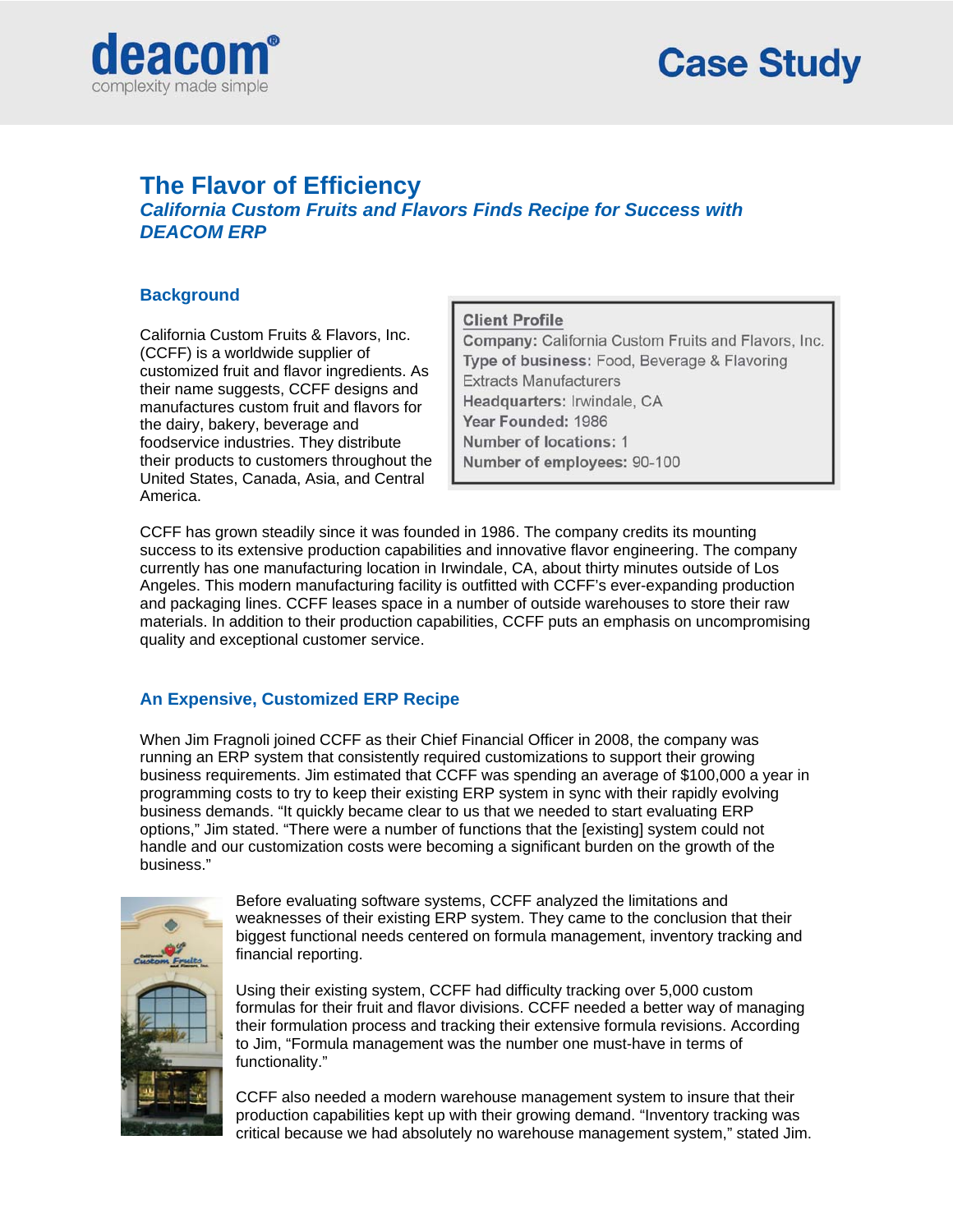"The existing system had no inventory locations, no lot control, nothing. Everything we did in the warehouse was manual and very difficult to track." Integrating a warehouse management system into their existing ERP system would have required significant customizations and thus was not an option.

Financial reporting was another significant limitation in CCFF's existing system. "The process for creating financial reports was cumbersome and time-consuming," Jim stated. Jim was looking for a more efficient financial reporting tool so he could have a real-time view of the company's performance.

After CCFF's analysis, it was clear that they needed to start exploring other ERP solutions to eliminate escalating customization costs and to provide them with the functional efficiencies that were lacking in their existing system.

## **Finding the Right Ingredients**

CCFF evaluated four different software systems that met the basic functional needs of their business on paper. CCFF chose to go with DEACOM largely because of Deacom's software development philosophy, which is rooted in flexibility and evolution. Deacom's model would allow CCFF to have the flexibility normally only provided by a customized solution and the rapid evolution capability of a configurable solution.



CCFF would work with Deacom's experienced team during the implementation process to configure the software to their unique business requirements. If a particular business requirement was not met by the system, Deacom's team would build the solution into their base code.

After the implementation process, Deacom continues to adapt their software to meet the evolving demands of the process manufacturing industry and handle the changing business requirements of each of their customers. If CCFF's business requirements changed, they simply request an enhancement to the base DEACOM code. This model ensures that the upgrade process is seamless because all changes are made to the base DEACOM code. The DEACOM model was clearly the best solution for CCFF's present and future business needs as it would allow the company to pursue their business growth without the burden of expensive upgrades or costly customizations to their ERP system.

CCFF also chose DEACOM because it offered functionality not found in the other ERP systems. These capabilities include formula revision tracking, inventory control, job scheduling, demand planning, cost comparison tools, flexible report generation tools and Excel data export tools.

Jim asserted that DEACOM's formula management was a big differentiator in terms of functionality; "Formula management was a big, big piece of the decision making and DEACOM excelled in this area." The completely integrated formula management module gives users the ability to revise and track formulas, keeping records every step of the way. Additionally, this module allows formula changes to instantly impact inventory, production requirements and planning.

#### **Recipe for Success**

CCFF has been very pleased with the performance of DEACOM since day one of the implementation. According to Jim, the DEACOM implementation was the easiest ERP implementation in his career: "I've done four in my life and this was far and away the easiest, smoothest implementation."